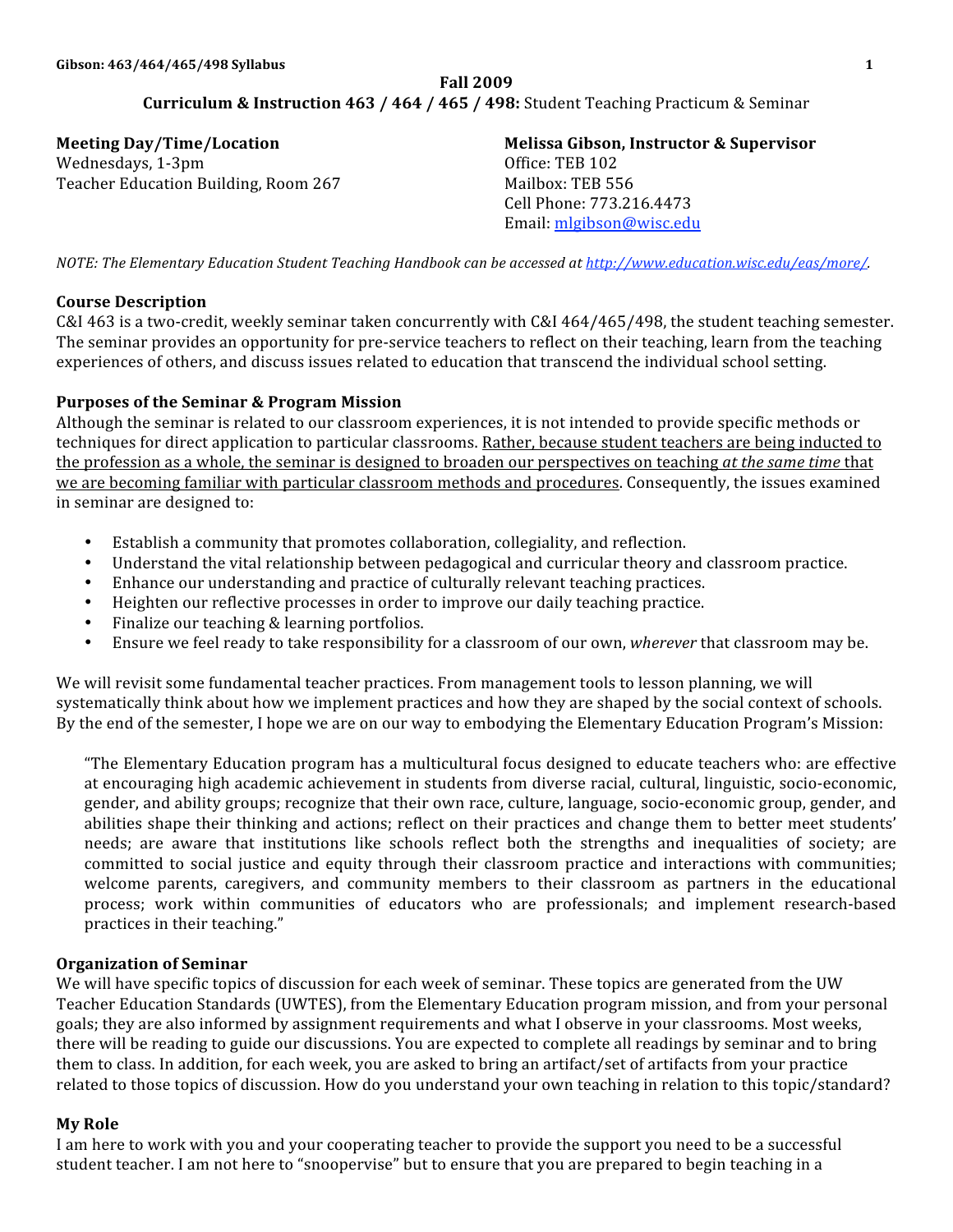classroom
of
your
own.
To
that
end,
our
weekly
seminars
and
regular
classroom
observations
will
be
the
platforms through which I hope to provide each of you with the differentiated instructional support you need. While seminar will address some individualized concerns, it will, more importantly, give you the space to think through the macro issues of teaching and learning. In terms of observations, my feedback will both affirm your successes and suggest areas for growth. As you are beginning teachers—and as is true for *all* teachers, regardless of how experienced we are—*there is always room for growth*. I am a rigorous teacher and supervisor, and I will always identify areas for growth.
Finally,
I
represent
just
one
of
many
perspectives
you
have
had
in
your
teacher
training.
At
times,
you and/or your cooperating teacher will disagree with my feedback, suggestions, or perspectives. That is perfectly normal
and
welcome!
We
can
all
improve
by
giving
voice
to
one
another's
comments,
questions,
and
concerns.

# **Working
Assumptions**

There are three fundamental assumptions about teaching and learning from which we (meaning both you, as K-8 classroom
teachers,
and
I,
as
a
post‐secondary
educator)
will
operate.
These
assumptions
are:

- 1. We
must
reach
and
teach *all* students
in
our
classrooms.
- 2. We *all* must continually be looking to improve our practice and become better teachers.
- 3. When we face challenges in our classroom, our first line of inquiry will be *our own practice*. We will refrain from blaming parents, students, communities, and school policies (as much as they may come to bear on our work); rather, we will constantly look at the ways in which we are empowered and have agency as teachers,
and
we
will
act
on
that
empowerment.

# **Attendance**

You are expected to attend all seminars, except for your two lead teaching weeks. Please note that you are ALWAYS responsible for all assignments on the syllabus (journals, lesson plans, weekly homework, reading), regardless of whether or not you attend seminar. Should personal or familial emergencies arise, please contact me immediately. Absences will be negotiated on a case-by-case basis. You are encouraged to schedule your lead teaching weeks during the weeks marked by an asterisk on the course schedule. Every student MUST be in attendance on November
4
and
December
9;
please
DO
NOT
schedule
lead
teaching
during
these
weeks.

# In addition, if you are absent from student teaching, you must notify me of your absence immediately.

# **Grading**

Your student teaching course (C&I 464/465/498) is graded Pass/Fail. Students fail when there is a serious concern about readiness to take responsibility for a classroom. If there are any concerns, we will have most likely discussed these by mid-semester; at that point, we will make an improvement plan. You only fail if you fail to show effort or improvement by the end of the semester. No one expects you to be a master teacher by the end of your first semester, but we *do* expect to see you making every effort to improve. The seminar (C&I 463) is a letter-graded course,
based
on
the
following
percent
breakdowns
as
well
as
credit/no
credit
for
all
other
assignments (attendance,
portfolio
presentation,
statement
of
expectations,
timelines,
and
peer
feedback).

| <b>ASSIGNMENT</b>                     | $\%$      | <b>GRADES</b>      |
|---------------------------------------|-----------|--------------------|
| <b>Learning From Other Teachers</b>   | <b>10</b> | $A = 93$ to 100    |
| <b>Community Involvement</b>          | 5         | $AB = 89$ to 92    |
| <b>Child Study</b>                    | 5         | $B = 80$ to 89     |
| <b>Instructional Planning</b>         | <b>10</b> | $C = 70$ to 79     |
| <b>Observation Cycle</b>              | 20        | $D = 60$ to 69     |
| <b>Journals</b>                       | 15        | $F = 59$ and below |
| E-Portfolio                           | 15        |                    |
| <b>Attendance &amp; Participation</b> | 20        |                    |
| <b>TOTAL</b>                          | 100       |                    |

A note on my grading philosophy: Your written assignments reflect your thoughts and observations; I will not be grading you on whether I agree with you. Rather, I will be looking for evidence that this is professional work, that you
have
taken
the
assignment
seriously,
and
that
you
have
put
thought
into
it.
Whenever
possible
and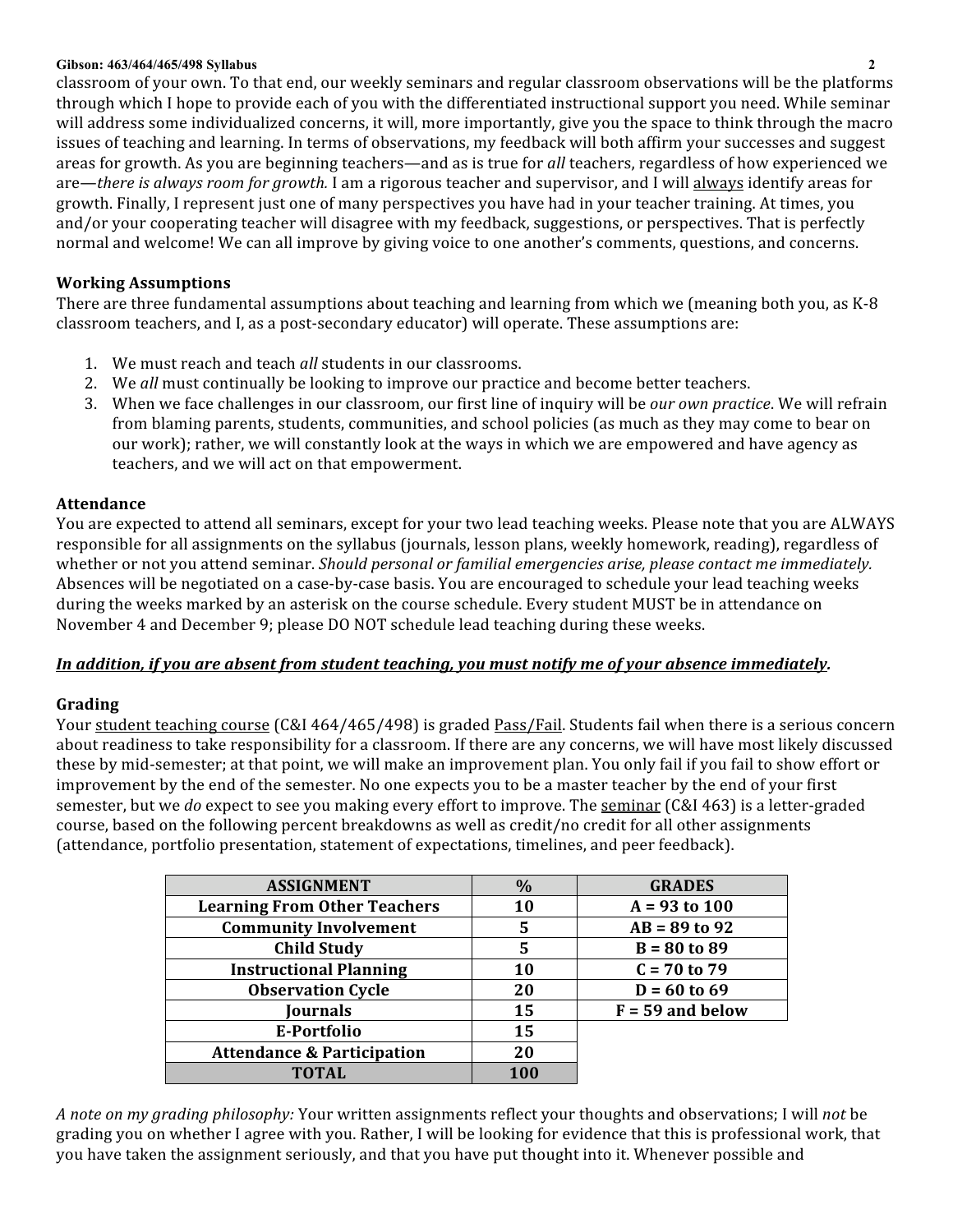appropriate, I will provide grading "checklists." You must abide by the conventions of standard written English, and your writing must show evidence of reflection (as defined in our second seminar); this is true of all written assignments,
including
weekly
journals.
If
an
assignment
seems
inadequate,
you
always
have
the
opportunity
to
re‐ do
it.
Please
respect
deadlines.
If
you
cannot
meet
a
deadline,
please
talk
to
me *as
soon
as
possible.* 

#### **Special
Accommodations**

I wish to fully include persons with disabilities in this course. Please let me know if you need any accommodations in the curriculum, instruction, or assessments of this course to enable your full participation. I will try to maintain the confidentiality of the information you share with me. Students with special needs are encouraged to contact the McBurney Disability Resource Center, 905 University Avenue (263-2741), for further information.

#### **Seminar
&
Student
Teaching
Requirements/Assignments**

# **Learning
From
Other
Teachers** *Final
product
due
November
18;
see
course
schedule
for
intermediary
deadlines*

One of the primary ways that we learn and grow as teachers is by observing and working with other teachers. Built into
our
work
together
this
semester
are
multiple
opportunities
for
us
to
learn
not
only
from
one
another
but
from other
experienced
teachers,
as
well.
Specifically,
you
will:

- Conduct peer video observations of your classmates.
- Participate in a book group focused on an experienced teacher's narrative.
- Explore the teacher pages at the Carnegie Foundation for the Advancement of Teaching.
- Visit the classrooms of at least two other teachers at your school site.
- Observe your cooperating teacher on a regular basis.

Based on these experiences, you will hand in a final product that documents both what you learned from other teachers and how these experiences have impacted your own classroom practice. The format for this product is up to you: You can submit it as a completed e-portfolio page that meets at least one of the UW teacher education standards (#5 & #13 are good places to start), as a traditional academic paper, or in some other format of your choosing.
A
grading
checklist
will
be
provided
for
this
assignment
later
in
the
semester.

# **Community
Involvement** *Final
product
due
December
2;
see
course
schedule
for
intermediary
deadlines*

During
your
student
teaching
semester,
you
are
expected
to
involve
yourself
with
the
broader
school
community, beyond the confines of your classroom. This is often easier to say than it is to do! Early on in the semester, you will make a community involvement action plan: What will you do *beyond* the normal connections made as a classroom teacher (in other words, *beyond* calling home, parent conferences, planned school events) to engage with students, their
families,
and
their
communities?
You
will
then
follow
through
on
this
plan,
documenting
(via
writing, photography,
and
artifact
collection)
your
community
participation.
Based
on
this
experience,
you
will
hand
in
a final product that documents not only what you did but also how this community engagement has impacted your teaching. The format for this final product is up to you: You can submit it as a completed e-portfolio page that meets at least one of the UW teacher education standards (#6 & #14 are good places to start), you can submit a more traditional academic paper, or you can submit it in some other format of your choosing. A grading checklist will be provided for this assignment later in the semester.

#### **The
Child
Study**

# *Final
product
due
December
9;
you
will
sign
up
individually
for
presentation
dates*

Each student teacher is responsible for conducting, presenting, and writing up a child study, which is a detailed observation
of
a
single
student
about
whom
you
have
concerns
or
questions.
As
part
of
this
process,
you
will observe
your
selected
child,
collect
artifacts
on
this
child,
present
this
child
to
your
peers
and
lead
a
reflective conversation
about
him
and
her,
and
write
a
summative
evaluation/reflection
on
both
the
process
of
the
child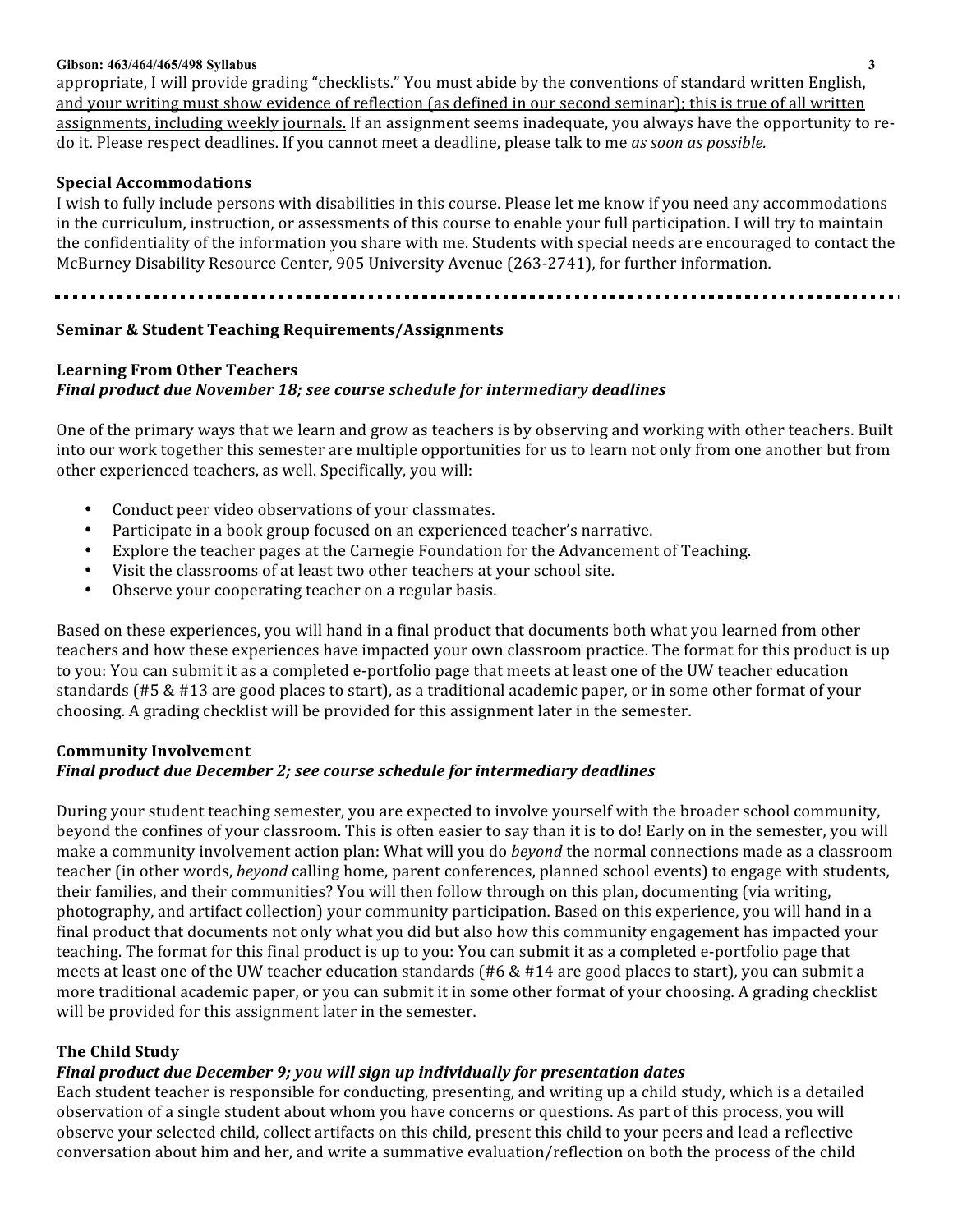study as well as how this process impacted your teaching. The format for this final product is up to you: You can submit it as a completed e-portfolio page that meets at least one of the UW teacher education standards (#1, 7, & 12
are
good
places
to
start),
you
can
submit
a
more
traditional
academic
paper,
or
you
can
submit
it
in
some
other format of your choosing. A grading checklist will be provided for this assignment later in the semester.

# **Instructional
Planning**

# *Final
deadline
for
unit
of
study
November
25
(but
two
weeks
before
you
begin
teaching);
lesson
plans
are
due two
calendar
days
before
a
scheduled
observation*

You will have many opportunities in your day-to-day work of student teaching to engage in instructional planning and to collaborate with your cooperating teacher on your instructional plans. In addition, there will be several opportunities
for
you
to
receive
feedback
from
your
supervisor
and
peers
on
your
instructional
plans;
this feedback will consciously attend to your personal goals, our program mission, and the UW standards. In addition, it will be an opportunity for us to collaboratively reflect on and connect theory and practice while working to improve instruction. Two calendar days before a scheduled observation, you will hand in a detailed lesson plan via email, on which I will provide feedback. You will submit FOUR of these during the semester. In addition, you will submit the lesson plans for an ORIGINAL unit of study that you will teach during the semester. This unit plan should be handed in at least two weeks before you will begin teaching and no later than November 25. You will receive feedback on your unit of study from your peers and your supervisor; you will similarly provide feedback on vour peers' units of study. The formatting for lesson plans is negotiable; however, they MUST include:

- Lesson objectives
- Classroom context (what came before? What came next?)
- Description
of
instructional
activities
- **Assessment**

Your unit plan will need to include lesson plans for the duration of the unit.

#### **Observation
Cycle** Final deadline for summative self-assessment December 16; see calendar schedule for intermediary deadlines

Aside from seminar, the heart of our work together is the observation cycle. Once a month, I will visit your classroom to observe you teaching and to facilitate a reflective conversation. This is your opportunity to receive differentiated feedback, to focus on personal goals, and to assess your growth as a teacher. Our observations and conferences
will
focus
on
assessing
your
teaching
in
relation
to
the
UW
teacher
education
standards,
our
program's multicultural mission, and your own personal goals. While I provide feedback on your teaching, much about this observation cycle is actually quite self-reflective. There are several components to this cycle:

- Self-Assessment: Your first task will be to take stock of where you are as a teacher, and to share this assessment
with
both
your
supervisor
and
cooperating
teacher.
In
your
self‐assessment
(which
can
be written in bullet-point form), you will list and describe three of your strengths as a teacher and three areas for growth in your practice; you will link these areas specifically to the UW teacher education standards.
- Goal Setting: Given your self-assessment and your philosophy of education, you will set three to five professional goals for yourself to focus on during the semester. These goals will also serve as one of the primary criteria I will use when observing you (along with the UW standards and the program mission). What are **the three things** that you see as essential to your teaching practice and to becoming the kind of teacher
you
want
to
be?
If
you
are
embodying
your
philosophy
of
education
and
your
ideal
of
good teaching, what will I see when I come observe you? These can be written in bullet-point form.
- **Statement of Expectations:** You will write out your expectations of yourself, your cooperating teacher, and your supervisor (in bullet-point form). I have already given you my statement of expectations, and usually the
cooperating
teacher
will
also
prepare
his/her
own. *Yours,
however,
is
the
most
important*.
- **Timeline:** At our first triad meeting, we will give feedback on one another's expectations and your selfassessment.
You
and
your
cooperating
teacher
will
then
consider
these
expectations
and
self‐assessment when constructing a timeline for the semester. The timeline should have a week-by-week breakdown of the subjects/periods you will be teaching and other classroom responsibilities. Your timeline will also label your
unit
of
study
deadline.
The
final
document
must
be
signed
by
you
and
your
cooperating
teacher.
- Observation Write-Ups: After each observation, you will provide a written reflection of the observation and our post-observation conference. For the first and third observations, I will provide feedback, which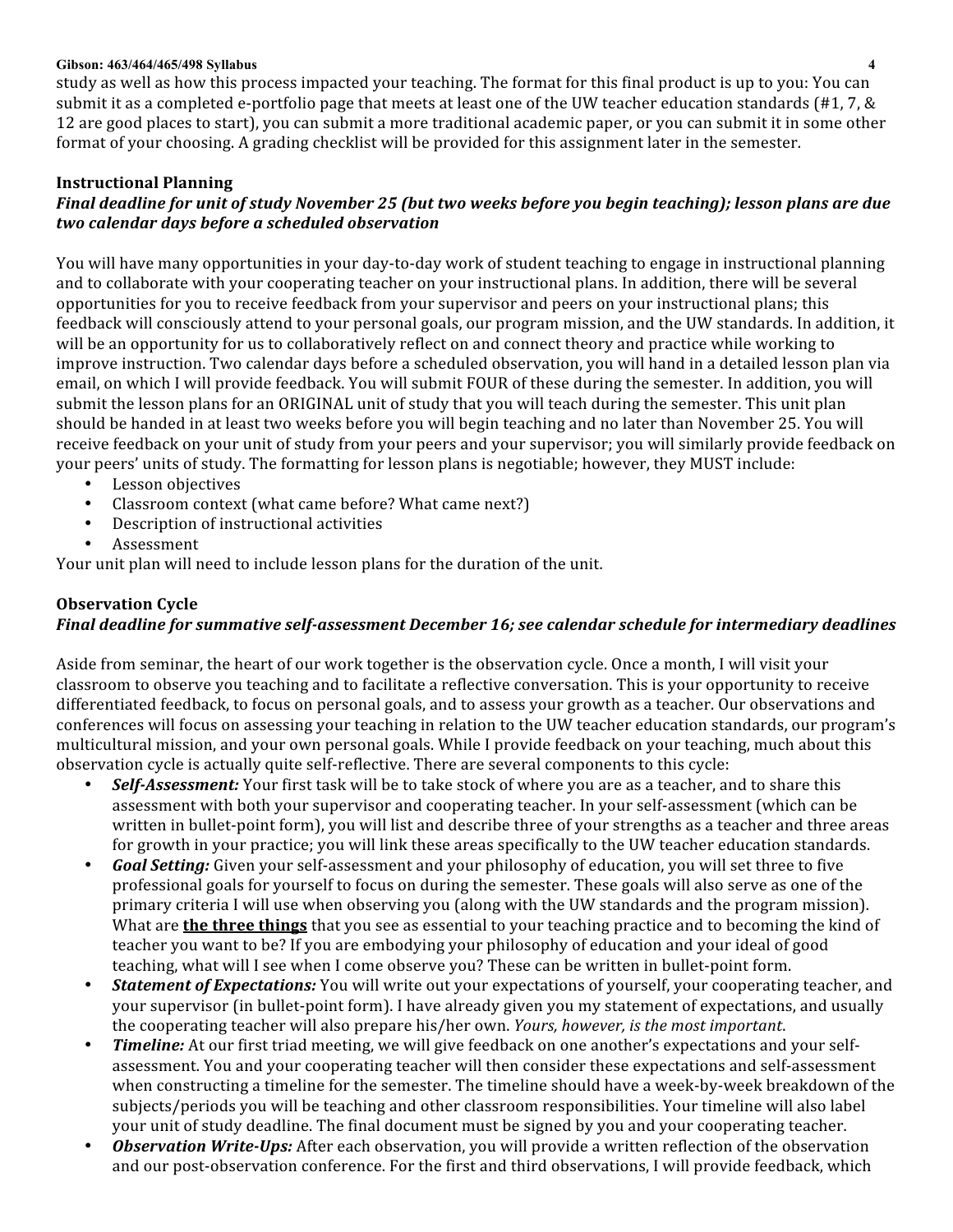you will then respond to. The second observation write-up will be initiated by you and will consider the observation, our conference, the post-conference, and your video screening. The fourth observation will also
be
initiated
by
you
and—if
completed
by
December
16—can
also
be
your
summative
self‐assessment.

• Summative Self-Assessment: At the end of the semester, you will re-assess your progress in relation to your
professional
goals,
the
UW
standards,
and
our
program
mission.
This
is
a
reflective
exercise:
Where are
you
now?
How
does
that
compare
to
where
you
started?
Where
are
you
going?
What
do
you
still
need to work on? The summative self-assessment can be submitted as your fourth observation write-up (if the fourth observation write-up is completed by December 16), as a traditional reflective paper, or as a portfolio
page
that
meets
one
of
the
UW
standards
(#13
jumps
to
mind).

# **Journals** *Due
each
Tuesday
by
5pm*

You will be keeping a weekly journal on teaching and learning, handing in 14 weekly journals over the course of the semester. These journals are a wonderful account of your progress as a teacher and can serve as a reminder of things you would like to address in seminar. The journal is also a place to ask questions of me or raise individual issues; I will always provide individual commentary on your journals. In addition to documenting your own thoughts, feelings, reactions, reflections, and/or questions, your weekly journal is also expected to address any readings or tasks due on the syllabus (tasks to be reflected on are marked with an asterisk). Journals will be submitted every Tuesday via email as a Word document. After you submit your journal each week, I will read it and write comments throughout the text. In your journal for the following week (which will be in the *same* Word document, added to the bottom), not only will you include a new entry for the week, but you can also respond to my comments. This way, the journal becomes an on-going conversation about your student teaching experience.

# **EPortfolio**

# *Final
deadline
January
19;
see
course
schedule
for
intermediary
deadlines.*

Completing and passing the portfolio is a requirement for Wisconsin licensure, and if it is not completed by the end of
the
student
teaching
semester,
your
licensure
will
not
be
granted.
During
the
fifth
semester,
we
work
exclusively on
documenting
your
movement
toward
mastery
of
the
15
UW‐Madison
teacher
education
standards;
we
will
NOT be revising prior semesters' work (although you are certainly welcome to do so on your own!). In order to ensure timely completion of your portfolio, we will spend one or two seminar sessions working in EPCS (see course schedule), we will engage in on-going work on the standards, and we will have two mini-deadlines during the semester. These deadlines will ensure that you are making significant progress towards completing your portfolio. On
these
days,
you
are
expected
to
complete:

- Mini-Deadline #1: One completed portfolio page, which includes artifacts and entry slips; a revised philosophy
of
education.
- *Mini-Deadline #2:* Two additional portfolio pages, including artifacts and entry slips; a revised resume; revisions to pages submitted at mini-deadline #1 to ensure that at least one page is graded E and any Is have
been
upgraded
to
Ss.

After each mini-deadline, you will provide feedback on a peer's portfolio pages. In addition, throughout the semester as we address different UW teacher education standards, you will submit summaries of each standard (this is a part of each portfolio page). These can be submitted along with your journal each week. Finally, at our last seminar,
you
will
each
have
fifteen
minutes
to
present
some
aspect
of
your
classroom
practice
as
documented
in your portfolio. We will discuss expectations for these presentations as well as the portfolio in general at various points
throughout
the
semester.
A
grading
checklist
and
more
detailed
information
will
be
provided.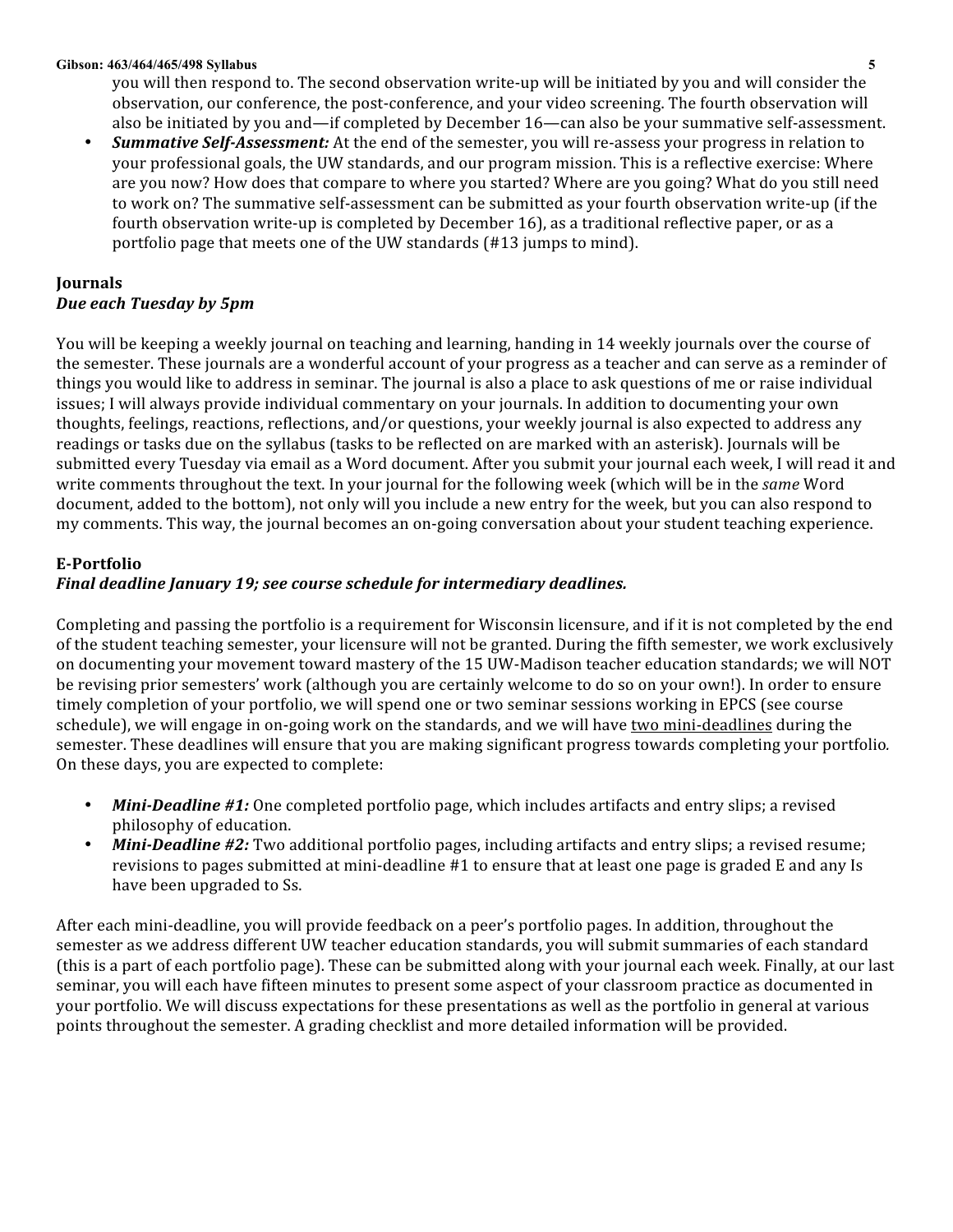# **Fall 2009 // C&I 463 Course Schedule**

- *This is a tentative schedule of our semester; it is open to change!*
- *All journals are due by 5pm the Tuesday before seminar!*
- *All readings are available on e-reserves, unless otherwise noted.*
- *Weeks marked with an asterisk (\*) are good weeks to schedule your lead teaching, in addition to January. All students must be at seminar on November 4 and December 9.*

| <b>Date</b>  | <b>Topic / Activities</b>                      | <b>Readings due</b>                                                              | Assignments due               |
|--------------|------------------------------------------------|----------------------------------------------------------------------------------|-------------------------------|
| September 2  | • Elementary Education large-group meeting     | • McCourt, F. (2005). Teacher Man. Chapter 1 (pp. 11-24).                        | • Self-assessment             |
|              | • Small group: Review syllabus & introductions |                                                                                  | • Intro survey                |
| September 9  | Taking a reflective stance (UWTES #13)         | • Zeichner, K., and Liston, D. (1996). Reflective teaching: An introduction.     | • Journal #1                  |
|              |                                                | Chapters 1 & 4 (pp. 1-7 & 34-50).                                                | • Goal setting                |
|              |                                                |                                                                                  | ***Bring philosophy of ed.    |
| September 16 | The fifth-semester portfolio project           | • Look at sample portfolios on-line in cohorts 1062, 1064, 1072, & 1074          | • Journal #2                  |
|              |                                                | [accessed via EPCS website].                                                     | • Standard #13                |
| September 23 | Community and parental involvement (UWTES      | • Ladson-Billings, G. (1994). The Dreamkeepers. Chapter 2 (pp. 15-29).           | • Journal #3                  |
|              | #6 & 14)                                       | • Graue, M., and Oen, D. (2008). "You Just Feed Them With a Long-Handled         | • Community Involvement       |
|              |                                                | Spoon" (EXCERPT: pp. 1-4 and pp. 12-27).                                         | <b>Action Plan</b>            |
|              |                                                | • Compton-Lilly, C. (in press). "Lessons Learned Through Teacher Research."      | • Child Study #1              |
| September 30 | Focus on instruction (UWTES #1, 3, 4, 8, & 10) | • Weinbaum, L. (2009). "21 Seconds to Teach Humanity." Teaching                  | • Journal #4                  |
|              |                                                | Tolerance, 35.                                                                   | • Standards #6 $& 14$         |
|              |                                                | • TFA chapters 4/5 on lesson planning. [class hand-out]                          | • Child Study #2              |
|              |                                                | And pick one of the following articles from Rethinking Schools (in grade order): | • Timeline                    |
|              |                                                | • K/1: McLaughlin, G. (2009). "Six, Going on Sixteen."                           |                               |
|              |                                                | • 1: Walters, S. (2004). "Fairness First."                                       |                               |
|              |                                                | • 2: Pepper, M. (2008). "TV Selfishness & Violence Explode During War on         |                               |
|              |                                                | Terror."                                                                         |                               |
|              |                                                | • 2/3: Hansen, M. (2005). "Exploring Our Urban Wilderness."                      |                               |
|              |                                                | • 2/3: Lyman, K. (2004). "From Snarling Dogs to Bloody Sunday."                  |                               |
|              |                                                | • 3: Lyman, K. (2003). "Lessons From a Garden Spider."                           |                               |
|              |                                                | • 4: Cloues, R. (2007/2008). "Polar Bears on Mission Street."                    |                               |
|              |                                                | • 5: Cooley, M. (2004/2005). "New Kids on the Block."                            |                               |
|              |                                                | • 5: Peterson, B. (2006). "Crossing Borders, Building Empathy."                  |                               |
|              |                                                | • MS Math: Dean, J. (2008/2009). "The Square Root of a Fair Share."              |                               |
|              |                                                | • MS Science: Dean, J. (2005). "Teaching About Global Warming in Truck           |                               |
|              |                                                | Country."                                                                        |                               |
|              |                                                | • MS Writing: Christensen, L. (2008/2009). "Move Over, Sisyphus."                |                               |
| October 7    | Classroom Management (UWTES #9)                | • Dawson, K. (2000/2001). "Michael's Story." Rethinking Schools, 15(2).          | • Journal #5                  |
|              |                                                | • Franklin, D. (2008). "More Than a Statistic." Rethinking Schools, 23(1).       | • Standards #1, 3, 4, 8, & 10 |
|              |                                                | • Wong, H. (2004). The First Days of School. EXCERPTS: pp. 82-89 and 167-        | • Child Study #3              |
|              |                                                | 193.                                                                             | • Observation Write-Up #1     |